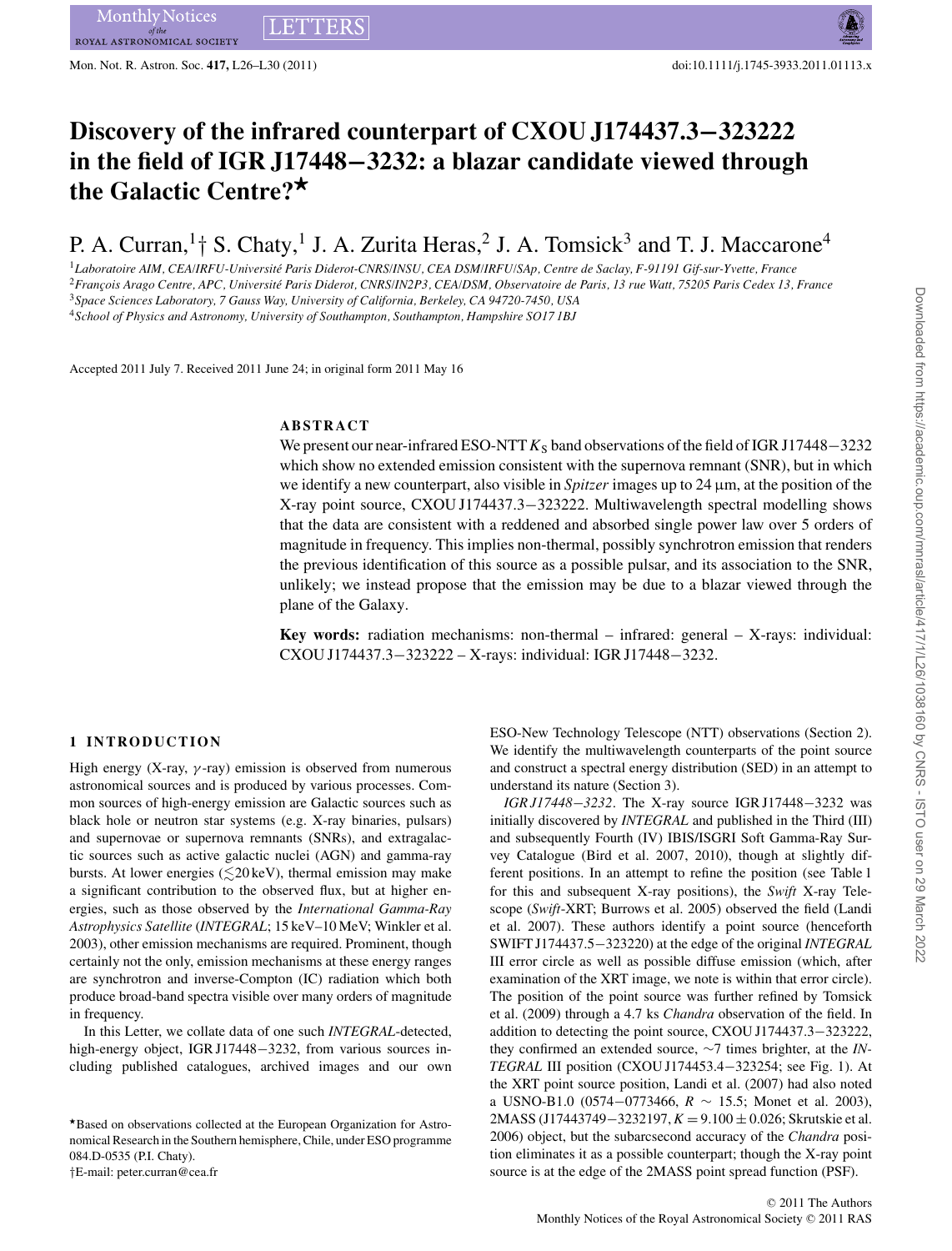**Table 1.** X-ray positions and 90 per cent uncertainties for the different X-ray sources in the field.

| Source                              | RA          | Dec.          | Error         |
|-------------------------------------|-------------|---------------|---------------|
| IGR J17448-3232 <sup>III</sup>      | 17:44:54.96 | $-32:33:00$   | 2.2 arcmin    |
| IGR J17448-3232 <sup>IV</sup>       | 17:44:47.76 | $-32:32:16$   | 3.2 arcmin    |
| SWIFT J174437.5-323220 <sup>a</sup> | 17:44:37.23 | $-32:32:24.3$ | 2.4 arcsec    |
| $CXOUIJ174453.4-323254b$            | 17.44.53    | $-32:32:54$   |               |
| CXOU J174437.3-323222               | 17.44.37.34 | $-32:33:23.0$ | $0.64$ arcsec |
| 2PBC J1744.8-3231                   | 17.44.526   | $-32:31:01$   | 4.56 arcmin   |
|                                     |             |               |               |

III/IVPosition from the Third/Fourth IBIS/ISGRI Soft Gamma-Ray Survey **Catalogue** 

*<sup>a</sup>*Refined in this Letter from original position of 17:44:37.46 <sup>−</sup>32:32:20.2 (4 arcsec error; Landi et al. 2007).

*b*Extended source of radius ∼3 arcmin.



**Figure 1.** 24 µm MIPSGAL image of the field of IGR J17448−3232 showing the blazar candidate, CXOU J174437.3−323222, as well as the extent of the ∼3 arcmin extended X-ray emission from the SNR and the extended MGPS-2 radio sources.

Due to the fact that the more recent *INTEGRAL* IV position includes both the point source and extended emission within its error circle, we shall henceforth only use IGR J17448−3232 to refer to the field and, for clarity, we shall refer to the extended emission as CXOU J174453.4−323254. Given the positional coincidence and point source nature of SWIFT J174437.5−323220 and CXOU J174437.3−323222, we shall henceforth assume they are one source which we shall refer to by the *Chandra* moniker. Based on analysis of the *Chandra* spectrum, Tomsick et al. (2009) proposed the extended emission as an SNR, though they did not detect evidence of a pulsar wind nebula (PWN). They also suggested a tentative association of the point source with the SNR, hypothesizing that it may be an isolated neutron star that received a kick when the supernova (SN) occurred.

# **2 OB SE RVAT IO N S**

## **2.1 Catalogue sources**

In the high-energy range ( $\gtrsim$ 10 keV), a source, 2PBC J1744.8− 3231, is documented at  $1.2 \times 10^{-11}$  erg cm<sup>-2</sup> s<sup>-1</sup> in the Palermo *Swift*-BAT hard X-ray catalogue (15–150 keV; Cusumano et al. 2010). The source is therein associated with IGR J17448−3232, though its position is consistent with both the extended and point sources in the field; given the resolution of the BAT instrument,

this is an unresolved measurement of the flux at that position. No source, consistent with either position, is found in the *Fermi*-LAT First Source Catalogue (100 MeV–100 GeV; Abdo et al. 2010) and no such source has been made public by *Fermi* GBM (10 keV– 30 MeV) or HESS (100 GeV–100 TeV; Chaves & the HESS Collaboration 2009).

The second epoch Molonglo Galactic Plane Survey (MGPS-2) compact source catalogue (Murphy et al. 2007), which details observations at 843 MHz, documents two nearby sources, MGPS J174442-323433 and MGPS J174455-323357, which are also included in the NRAO VLA Sky Survey (1.4 GHz; NVSS; Condon et al. 1998) as NVSS J174442−323436 and NVSS J174455−323359. The extension of these sources overlaps with the extended X-ray emission of the SNR, but neither is consistent with the point-like X-ray source. From a visual inspection of the NVSS and MGPS-2 images available of the field, there is no obvious sign of any excess emission above background levels at the point source position; we use the flux density of the nearby dim, NVSS 174423−323502, as a measure of the 1.4-GHz upper limit in the field (2.8  $\times$  10<sup>-3</sup> Jy). No nearby sources are found in any of the nine bands (30–856 GHz) of the all-sky, *Planck* Early Release Compact Source Catalogue (Ade et al. 2011); flux density limits for the region are not well quantified but are on the order of 1 Jy for latitudes up to  $\pm 10^\circ$  (Ade et al. 2011; fig. 5).

## **2.2 Near-infrared observations**

On 2010 March 28, a total of nine 10 s  $K<sub>S</sub>$  filter exposures were obtained with the Son of ISAAC (SofI) infrared spectrograph and imaging camera on the 3.58 m ESO-NTT. The NTT-SofI data were reduced using the IRAF package wherein cross-talk correction, flatfielding, sky-subtraction and frame-addition were applied. The image was astrometrically calibrated against 2MASS (Skrutskie et al. 2006) within the GAIA package. No extended emission consistent with the diffuse X-ray emission is found in the image, but a new source is detected at the position of the *Chandra* point source (Fig. 2). The  $K<sub>S</sub>$  counterpart is at the edge of, and has an overlapping PSF with, the aforementioned 2MASS source and hence PSF photometry is required to accurately determine the magnitude.

PSF photometry was carried out on the final image using the DAOPHOT package (Stetson 1987) within IRAF. The magnitude of the



**Figure 2.** SofI  $K<sub>S</sub>$  band 20  $\times$  15 arcsec<sup>2</sup> image with *Chandra* 0.64 arcsec 90 per cent error circle marked.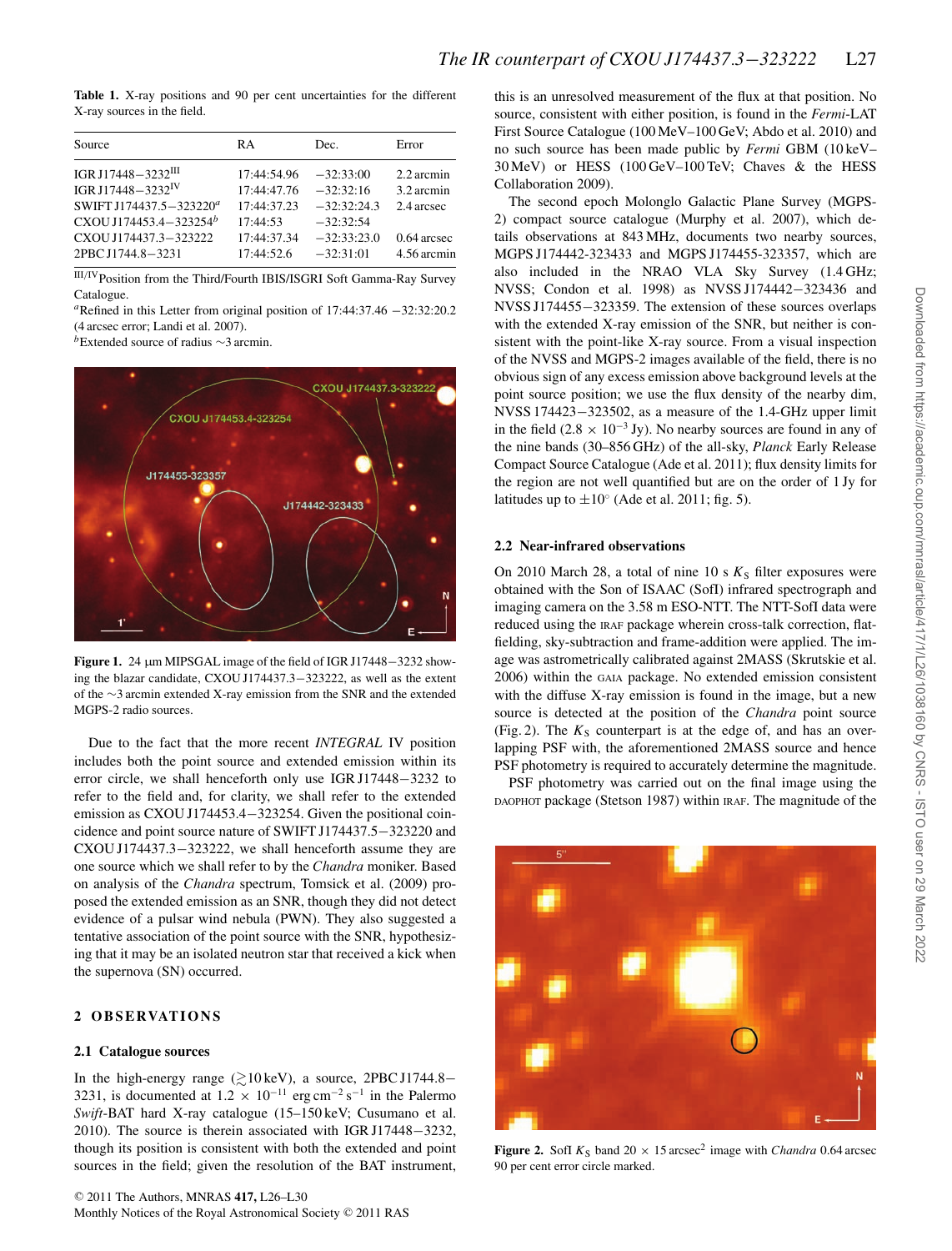**Table 2.** Observed magnitudes and flux densities,  $F_v$ , for IR counterparts of CXOU J174437.3−323222 (1σ errors).

| Band (instrument)                                                                                                                  | Magnitude                                                                                                                   | Flux density $(Jy)$                                                                                                                                                                                                                           |
|------------------------------------------------------------------------------------------------------------------------------------|-----------------------------------------------------------------------------------------------------------------------------|-----------------------------------------------------------------------------------------------------------------------------------------------------------------------------------------------------------------------------------------------|
| UV (Swift)<br>$K_S$ (SofI)<br>$3.6 \mu m$ (IRAC)<br>$4.5 \mu m$ (IRAC)<br>$5.8 \mu m$ (IRAC)<br>$8.0 \mu m$ (IRAC)<br>24 µm (MIPS) | >21.82<br>$14.03 \pm 0.20$<br>$12.66 \pm 0.11$<br>$12.00 \pm 0.08$<br>$11.18 \pm 0.06$<br>$10.12 \pm 0.04$<br>$6.7 \pm 0.3$ | $< 1.38 \times 10^{-6}$<br>$(1.63 \pm 0.16) \times 10^{-3}$<br>$(2.42 \pm 0.27) \times 10^{-3}$<br>$(2.85 \pm 0.29) \times 10^{-3}$<br>$(3.88 \pm 0.23) \times 10^{-3}$<br>$(5.74 \pm 0.23) \times 10^{-3}$<br>$(1.5 \pm 0.5) \times 10^{-2}$ |
|                                                                                                                                    |                                                                                                                             |                                                                                                                                                                                                                                               |

counterpart was then calculated relative to a number of comparison stars in the field, using the scatter as a measure of the error. The comparison stars were calibrated against a Persson photometric standard star (Persson et al. 1998) observed on the night. The resultant magnitude and  $1\sigma$  error of the near-IR (NIR) source is  $K_S =$  $14.03 \pm 0.20$ , corresponding to a flux of  $(1.63 \pm 0.33) \times 10^{-3}$  Jy (see also Table 2). The source appears point-like, with no evidence of extended emission. The approximate probability of a chance superposition down to the observed magnitude of the source is 3 per cent, or down to the limiting magnitude of the field  $(K<sub>S</sub> = 19.0)$  is 11 per cent; these are the number densities of observed sources in the field at those magnitudes, times the area of the X-ray positional error.

## **2.3** *Swift* **observations**

We are further able to refine the *Swift*-XRT position of Landi et al. (2007), using the XRT online tool (Goad et al. 2007; Evans et al. 2009). This position (Table 1), based on a 3.6 ks exposure, is consistent with the previous XRT and *Chandra* positions as well as our newly proposed counterpart, but excludes the 2MASS source. While *Swift* was observing the field of IGR J17448−3232, it was also being observed with the Ultraviolet and Optical Telescope (UVOT; Roming et al. 2005). From the *Swift* archive, we find that 3592 s of *uw*2 image data were obtained. Using FTOOLS we summed the image data and, since no source was found at the position, derived a limiting magnitude of 21.82 (UVOT photometric system; Poole et al. 2008), equivalent to  $1.38 \times 10^{-6}$  Jy at  $1.477 \times 10^{15}$  Hz.

#### **2.4** *Spitzer* **observations**

We utilize data from the *Spitzer Space Telescope*'s (Werner et al. 2004) Galactic Legacy Infrared Mid-Plane Survey Extraordinaire (GLIMPSE) and MIPSGAL surveys. The GLIMPSE (Benjamin et al. 2003) was carried out by the IRAC instrument (Fazio et al. 2004) aboard *Spitzer*. GLIMPSE spans 65° either side of the Galactic Centre up to  $\pm 2-4^\circ$  in latitude, and includes mosaic images and catalogue entries at 3.6, 4.5, 5.8 and  $8.0 \,\mu$ m. At the X-ray point source position there, is a GLIMPSE catalogued source, G356.8134−01.6971, as well as one coincident with the nearby 2MASS source. Two consistent magnitudes are given at each wavelength, so we calculate a weighted averaged and error for each (Table 2). MIPSGAL (Carey et al. 2009) is a survey of the inner Galactic plane using the MIPS instrument (Rieke et al. 2004) aboard *Spitzer*. It covers approximately the same longitudes as GLIMPSE, up to latitudes of  $\pm 1^\circ$ , at 24 and 70  $\mu$ m, though at the moment only the 24 µm mosaic product (Fig. 1) has been released and no catalogue is available. A source coinciding with the X-ray point source is visible in this image though the 2MASS source, visible at

shorter wavelengths, is not. We have derived the flux and magnitude of this source by aperture photometry in IRAF and the photometric information in the image header (Table 2). There is no sign of any diffuse emission corresponding to the extended X-ray emission in any of the GLIMPSE or MIPSGAL mosaic images available.

## **3 MULTIWAVELENGTH SED**

The infrared (IR) flux densities in Jansky (Jy),  $F_v$ , at frequency  $v$ (Table 2) were first converted to flux per filter,  $F_{\text{filter}}$ , in units of photons cm<sup>-2</sup> s<sup>-1</sup>. This is done via  $F_{\text{filter}} = 1509.18896F_v (\Delta \lambda/\lambda)$ , where  $\lambda$  and  $\Delta\lambda$  are the effective wavelength and width of the filter in question. XSPEC compatible files are then produced using the FTOOL, FLX2XSP. Within XSPEC, the IR, *Swift* UVOT and *Chandra* X-ray (Tomsick et al. 2009) data were initially fitted by a single power law where interstellar extinction and absorption were modelled by REDDEN and PHABS, respectively. However, this model gave an unsatisfactory fit ( $\chi^2$  = 1.82 for 16 degrees of freedom), namely due to a clear excess of emission at energies >5 keV that could not be accounted for by any possible pile-up. Including an additional, purely phenomenological, power-law component produces an improvement ( $\chi^2 = 1.00$ ) of the fit with power-law and extinction/absorption parameters similar to those of the initial fit. The best fit (Fig. 3) gives a broad-band spectral index,  $\alpha$  ( $F_v \propto v^{\alpha}$ ), from IR to X-ray of  $\alpha = -1.057 \pm 0.015$  (1 $\sigma$  confidence), as well as a secondary spectral index (not plotted) to account for the excess emission >5 keV which can only be constrained to be within the range  $1.4 < \alpha' < 2.3$ . Unabsorbed X-ray fluxes and flux densities were calculated in five energy bins: 0.3–1, 1–2, 2–3, 3–5 and 5–10 keV.

The optical extinction is fitted as  $E_{(B-V)} = 0.84_{-0.15}^{+0.3}$ , and the equivalent hydrogen column density as  $N_H = 2.69 \pm 0.25 \times$  $10^{22}$  cm<sup>-2</sup>, greater than the Galactic value of  $N_{\text{H Galactic}} = 0.67 \times$ 10<sup>22</sup> cm−<sup>2</sup> (Kalberla et al. 2005). These should be treated with caution due to the small range over which they are calculated and, in the case of extinction, the lack of sensitivity at those wavelengths. It is also worth noting that the best-fitting optical extinction is well below that of the Galactic value,  $E_{(B-V) \text{ Galactic}} = 3.761$  (Schlegel, Finkbeiner & Davis 1998), though this should be treated with caution as estimates of the extinction so close to the Galactic plane



**Figure 3.** Unabsorbed/dereddened (Cardelli et al. 1989) SED for the point source, showing power-law fit ( $\alpha = -1.057$ ) and two possible low-frequency spectral slopes ( $\alpha = 0.25, 2.0$ ).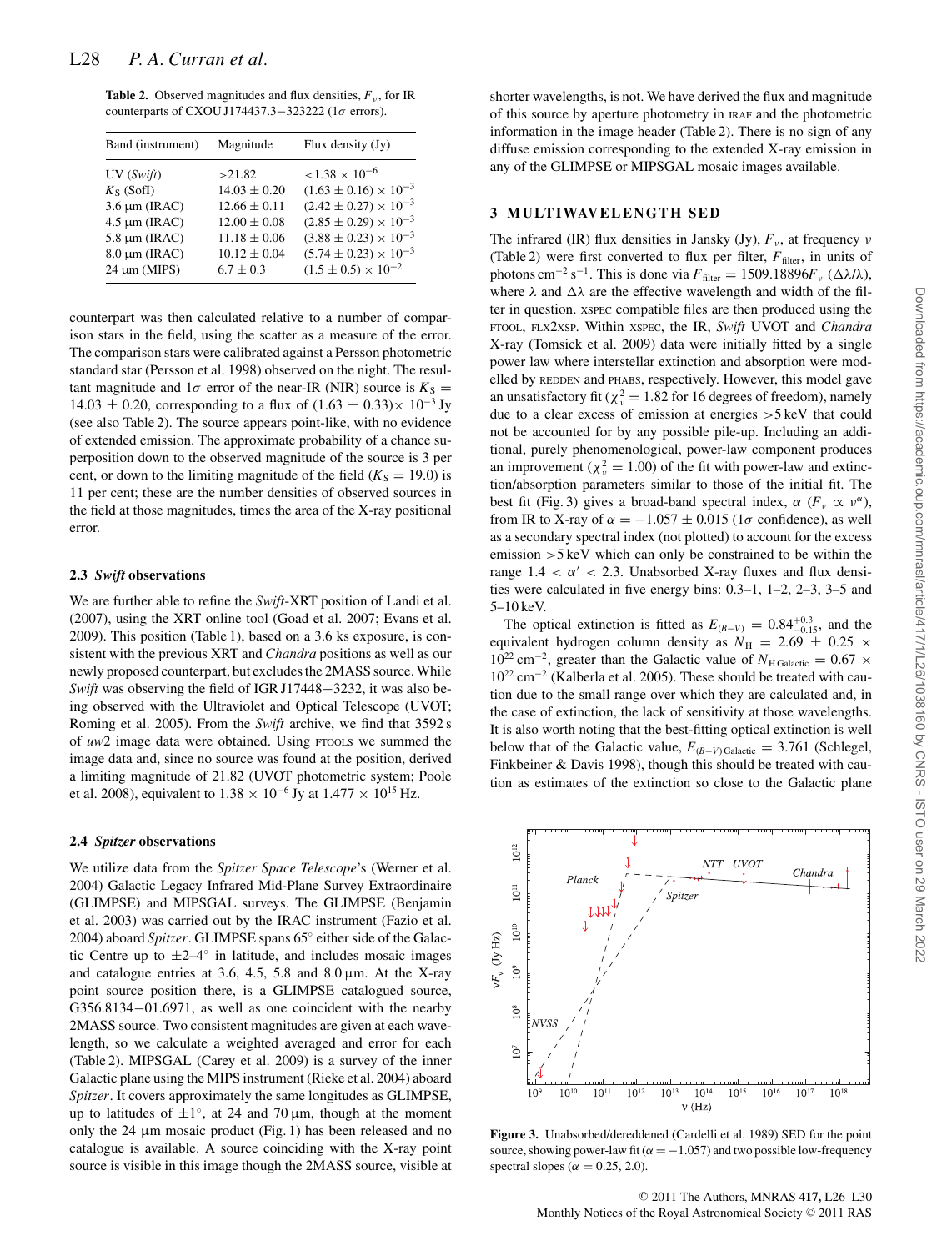$(<5°)$  are unreliable. The measured column density to the source implies an optical extinction (Güver & Ozel 2009) of  $E_{(B-V) \text{ Galactic}} =$  $3.9 \pm 0.4$ , well in excess of the observed value, which suggests an intrinsic excess of  $N<sub>H</sub>$  at the source.

The *Planck* limits imply that the spectrum breaks at a frequency,  $v_{\text{break}}$ : 5 × 10<sup>11</sup>  $\lesssim v_{\text{break}} \lesssim 1 \times 10^{13}$  Hz, i.e. between the *Planck* and *Spitzer* frequencies, though the exact value will depend on the sharpness of the break. The flattest possible spectral index,  $\alpha$ , at low frequencies is  $\approx 0.25$ . The upper limits are also consistent with a steepest possible (physical) spectral slope of  $\alpha = 2$ .

# **4 DISCUSSION**

We detect an IR point source, with no evidence for extended emission, at the X-ray position of CXOU J174437.3−323222, the X-ray point source in the field of IGR J17448−3232. The probability of chance superposition, even in this crowded field, is relatively low at 11 per cent in the  $K<sub>S</sub>$  band, or only 3 per cent for a source of this magnitude or brighter, and lower (1–4 per cent) in the more sparsely populated GLIMPSE fields. As X-ray flux measurements from *Swift*-XRT and *Chandra* are consistent, we can assume that the source is relatively persistent, though we cannot rule out variability. The IR to X-ray SED displays a single power law, with only a suggestion of excess emission above 5 keV (this single power-law SED derived from non-contemporaneous archive/catalogue values is another argument against a significantly variable source). There is no evidence in the SED for any thermal emission at any frequency in the observed bands. The spectral index of the power law,  $\alpha \sim$ −1.0, could correspond to the expected spectral slope of synchrotron emission from accelerated electrons; such electrons, accelerated to a power-law energy distribution d*<sup>N</sup>* <sup>∝</sup> *<sup>E</sup>*−*<sup>p</sup>*d*<sup>E</sup>* with a cut-off at low energies, are expected, under standard assumptions, to emit highenergy photons with a spectral index of  $\alpha = -(p-1)/2$  up to the cooling break frequency, which is due to the finite synchrotronemitting lifetimes of the electrons, and  $\alpha = -p/2$  thereafter (e.g. Longair 1994). The value of the electron energy distribution index, *p*, is thought to have a value of  $\sim$ 2.0–2.5 (e.g. Kirk et al. 2000; Achterberg et al. 2001; Spitkovsky 2008; Curran et al. 2010), so the observed value of  $\alpha \sim -1.0$  could correspond to a value of  $p = 2.0$ for observations above the cooling frequency, though this is only one possible interpretation of the data.

This persistent, single power-law emission might be expected from a number of astronomical sources such as AGN, persistent X-ray binaries or magnetars; but in most of these cases, there would be a measurable thermal component, of which there is no evidence of here. Power-law emission would also be expected from an SNR or PWN, but the extended nature of these sources should be observable in either the X-ray or IR/optical, which is not the case (e.g. Gaensler & Slane 2006). As previously mentioned above, Tomsick et al. (2009) suggested a tentative association of the point source with the nearby SNR, hypothesizing that it may be an isolated neutron star that received a kick when the SN occurred. However, a pulsar would not be expected to be so bright in the NIR relative to the radio regime where a detection would be expected, but is not the case here. Noting that the source is so close to the Galactic Centre; if we assume a distance of 8 kpc, then the angular separation of 3 arcmin (corresponding to ∼8 pc) would require ∼16 000 years since the SN occurred, if a pulsar was given a kick velocity of 500 km s−<sup>1</sup> [at the high end of the distributions of Brisken et al. (2003) and Hobbs et al. (2005)] . At that age, we would expect that the SN would have faded significantly, which does not seem to be the case, though of course this time can be reduced significantly

by reducing the distance to the source. While we cannot rule out an association, we find it unlikely, and to confirm the point source as a pulsar, associated or not to the SNR, X-ray timing analysis is required.

One solution that can explain the emission is that the source is a blazar (e.g. Urry & Padovani 1995; Padovani 2007; Ghisellini 2011), an AGN with its jet pointing directly at us. Blazars are persistent sources, though it should be noted that they have been observed to undergo flares (e.g. Pacciani et al. 2010) and high-energy rapid variability. In this scenario, the emission in a given regime is dominated by synchrotron or IC emission from the jet which, because of its angle towards us, is much brighter than the thermal and other emission associated with the AGN. Even though the source is close to the Galactic Centre, the Galactic column density is relatively low in that direction, allowing the emission to be visible through the Galaxy. The excess column density required by the X-ray spectra suggests excess absorption which may be explained by absorption close to the source, though the apparent excess may also be an effect of spectral curvature. The measured IR and X-ray fluxes of this source, approximate radio limits and spectral slope are all broadly consistent with those of blazars in general (Fossati et al. 1998). In this framework, the apparent excess of emission at energies >5 keV, which we model, phenomenologically, with a second power law is due to the expected IC emission from blazars (e.g. Maraschi, Ghisellini & Celotti 1992); either IC emission from the interaction of the synchrotron generated photons with the electrons in the jet (synchrotron self-Compton) or from external photons interacting with jet electrons (external-radiation Compton). However, we cannot constrain this excess component from the *Chandra* spectrum alone and the source is unresolved from the SNR in the higher energy bands (i.e. *Swift*-BAT, *INTEGRAL*).

Tests of this hypothesis require an optical or IR spectrum with which to confirm the extragalactic nature of the source, though blazars are expected to have no or only very weak lines; so it may be the absence of lines, such as those that would be expected from Galactic sources, that will add weight to the blazar argument. Additionally, a high level of linear polarization might be expected if the source is a blazar, due to the synchrotron emission. However, the main test is a broader band SED spanning from radio to optical and into the high-energy X-rays, which should display the double synchrotron and IC peaks, or at least slopes, and confirm the absence of a thermal component. If this source is confirmed as a blazar, at  $l, b = 356.81$ , −1. ◦70, while not the first in the Galactic plane (Vandenbroucke et al. 2010), it will be the first identified so close to the Galactic Centre (Massaro et al. 2009, 2010).

# **5 CONCLUSION**

On the basis of positional coincidence and common spectral slope, we have identified a new IR counterpart to the X-ray point source, CXOU J174437.3−323222 in the field of IGR J17448−3232, visible from  $2.2$  to  $24 \mu m$ . Multiwavelength spectral modelling shows that the data are consistent with a reddened and absorbed single power law over 5 orders of magnitude in frequency. This implies non-thermal, possibly synchrotron emission, that renders the previous suggestion that this source may be a pulsar, and its association to the extended SNR emission, unlikely. We propose that the emission may be due to a blazar viewed through the plane of the Galaxy, and we suggest a number of tests of this hypothesis.